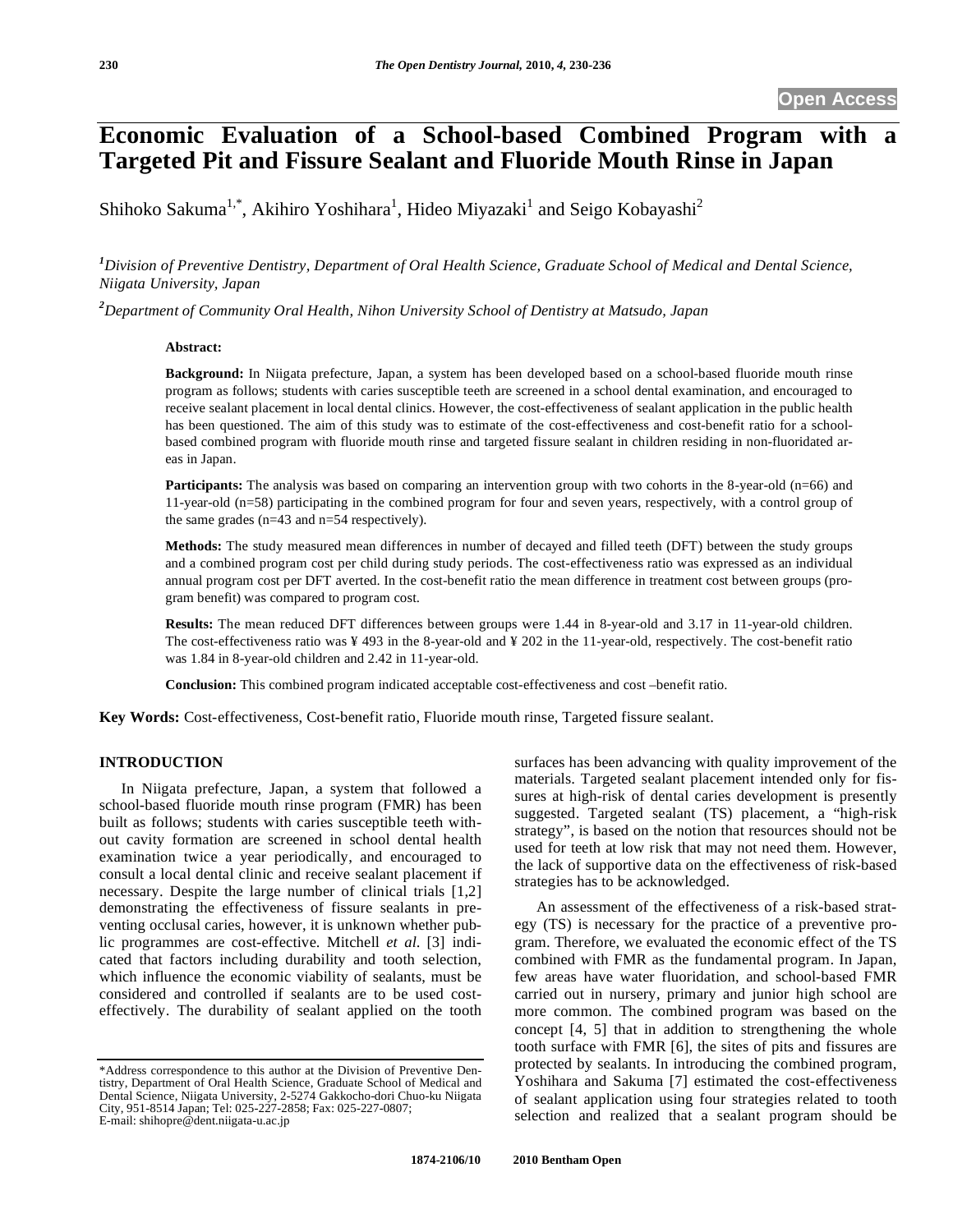|                | Age $(y)$ | <b>School</b><br>Grade <sup>a</sup> | <b>Regular Dental</b><br><b>Examination</b> | <b>Fluoride Mouth Rinse</b>             | <b>Targeted Fissure Sealant</b> |
|----------------|-----------|-------------------------------------|---------------------------------------------|-----------------------------------------|---------------------------------|
| Nursery school | 4         |                                     | once a year                                 | daily method                            | $(-)$                           |
|                | 5         |                                     | (in April)                                  | $(0.05\%$ NaF solution)                 | $(-)$                           |
| Primary school | 6         | 1st                                 |                                             |                                         |                                 |
|                | $\tau$    | 2nd                                 |                                             |                                         |                                 |
|                | 8         | $3rd^b$                             | twice a year<br>(in April and October)      | weekly method<br>$(0.2\%$ NaF solution) | application for sticky          |
|                | 9         | 4th                                 |                                             |                                         | pits and fissures               |
|                | 10        | 5th                                 |                                             |                                         |                                 |
|                | 11        | 6th <sup>c</sup>                    |                                             |                                         |                                 |

#### **Table 1. School-based Caries Preventive Program in the Municiparity where Intervention Group had Resided**

a: Academinc year : April – March

b: The grade of evaluation in younger group.

c: The grade of evaluation in elder group. The data of the dental examination on April in 1999 was used in this analysis.

planned according to the caries prevalence level in population groups. The report also showed that if there are relatively few students with carious molars, the sealant should be applied only to high-risk teeth.

The caries prevalence rate declined markedly from 72.8% to 27.6% [8] in a primary school located in the area practicing school-based FMR starting from preschool age. Under these circumstances, 91.2% [9] of caries in all students was found on the occlusal surfaces. Therefore, in the same community FMR program that started at the age of four was combined with a TS program that started at the age of six. In this study we evaluated this effectiveness of the combined program from the economical point of view.

The aim of this study was to estimate the costeffectiveness ratio and cost-benefit ratio of a school-based program combining FMR and TS and versus a control group of primary school children.

## **PARTICIPANTS AND METHODS**

The study population were eight and eleven-year-old  $(3<sup>rd</sup>$ and  $6<sup>th</sup>$  grade) children in 1999 who attended two primary schools in different municipalities. Only one school in one municipality conducted a school-based TS and FMR program (intervention group), and the other did not (control group). The parents of children in the intervention group gave informed consent to participation in the school-based program at the entrance of both nursery and primary schools. Both areas were non-fluoridated, tourist resort areas with a similar social and economic environment.

The subjects of the intervention group were allocated either to FMR continuously for four years in the 8-year-olds or for seven years in 11-year-olds. Eight children in the 8-yearold and nine children in 11-year-old group had limited participation in the FMR program, because of transferring from another school, and they were excluded. Sixty-six children in the 8-year-old and 58 children in the 11-year-old in the intervention group and 43 and 54 children,in the corresponding control groups were analyzed. The children in both groups were questioned about their dental health behavior, using a questionnaire filled out by their parents. The 4 items in the questionnaire were: frequency per day of sweet beverages, snacks and tooth-brushing and habit of using fluoride toothpaste. The answers were compared between intervention and control groups in each age group. The statistical significance was analyzed using Fisher's exact test.

Table **1** shows school-based caries preventive program in the intervention group. The FMR component comprised a supervised, daily, 60-second mouth rinse with 0.05% neutral sodium fluoride (NaF) solution in nursery school for two years and 0.2% NaF solution weekly in primary school for two and five years, respectively. The nursery school director and school nurse in primary school were responsible for mixing and distributing the rinsing solution and the class teacher directly supervised the rinsing activity in each classroom. In the TS program, sealant application was performed by a school dentist based at the primary school (aided by an assistant). Sealant was placed on the surfaces of permanent molars which were classified as sticky when there was moderate resistance to the removal of explorers from occlusal surfaces and when there were no visible signs of caries at biannual examinations. It has been mentioned that the use of a sharp explorer is contraindicated; however, we considered that even if a sharp explorer made defects in sticky surfaces, sealant application would be able to repair the defects and protect against caries progression. Also, at each examination, the sealed teeth were examined for retention and thereafter sealant was replaced if necessary. The sealant procedure, using a light cured resin sealant (Teethmate F: Kuraray Co., Japan), followed the instructions of the manufacturer. Decayed teeth had been treated at the school dental clinic or in private clinics as per their parent's request.

In the control group, dental treatment, including sealant placement, had been performed as usual at two private clinics in that area.

In the intervention group, dental examinations were performed annually in nursery, and biannually in primary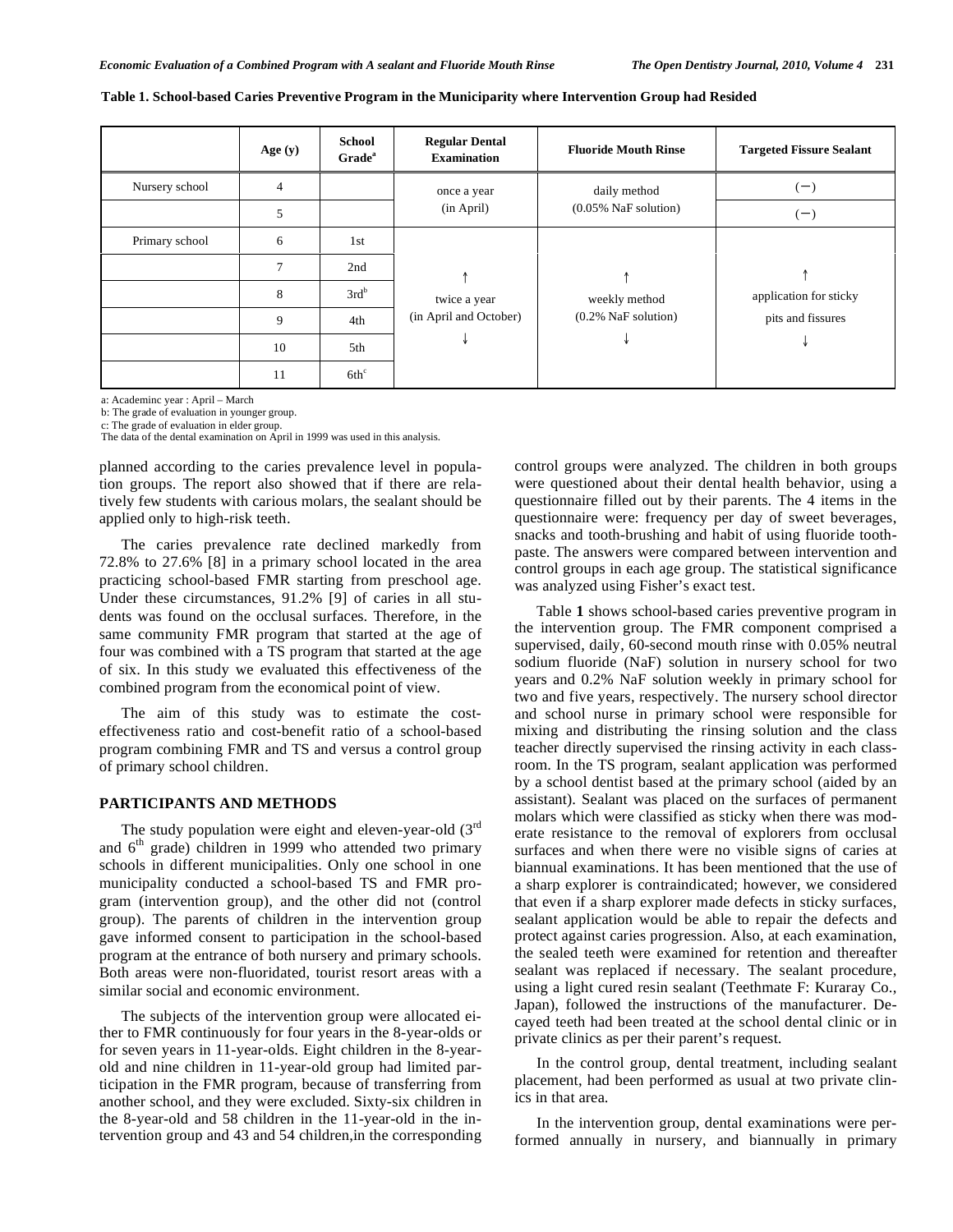#### **Table 2. Cost Per Child of the Fluoride Mouth Rinse Program According to the Age of the Intervention Group**

|                            |               |                       | Cost per Child of FMR Program During Participating Periods (yen) |
|----------------------------|---------------|-----------------------|------------------------------------------------------------------|
|                            | <b>School</b> | 8-year-old $(n=66)^a$ | 11-year-old $(n=58)^b$                                           |
| Shared containers          | nursery       | 81                    | 93                                                               |
|                            | primary       | 43                    | 121                                                              |
| Paper cups                 | nursery       | 1,800                 | 1,800                                                            |
|                            | primary       | 360                   | 900                                                              |
| NaF reagent                | nursery       | 24                    | 24                                                               |
|                            | primary       | 28                    | 70                                                               |
| Total cost (yen) per child |               | 2,336                 | 3,008                                                            |

a: participating in the program for 2years in each of nursery and primary school.

b: participating in the program for 2years in nursery and 5 years in primary school.

#### **Table 3. Standard Expenditure of Caries Treatment According to Restorative Methods Based on Caries Progression**

| <b>Tooth Group</b> | <b>Caries Progression</b>                        | <b>Need for Root Canal</b><br>Therapy (RCT) | <b>Restorative Methods</b>            | <b>Expenditure on</b><br><b>Caries Treatment</b><br>Yen <sup>a</sup> |
|--------------------|--------------------------------------------------|---------------------------------------------|---------------------------------------|----------------------------------------------------------------------|
|                    | limited to buccal or lingual surface             | not necessary                               | Composite resin (CR) restora-<br>tion | 2,880                                                                |
| Anterior tooth     | extended to proximal surface                     | not necessary                               | CR restoration                        | 3,530                                                                |
|                    | progressing over pulp cavity                     | necessary                                   | $RCT + Facing$ crown with $CR$        | 29,380                                                               |
|                    | limited to occlusal or buccal or lingual surface | not necessary                               | CR restoration                        | 2,880                                                                |
| Premolar           | extended to proximal surface                     | not necessary                               | Metal inlay                           | 6,840                                                                |
|                    | progressing over pulp cavity                     | necessary                                   | $RCT + Facing$ crown with $CR$        | 18,340                                                               |
|                    | limited to occlusal or buccal or lingual surface | not necessary                               | CR restoration                        | 2,880                                                                |
| Molar              | extended to proximal surface                     | not necessary                               | Metal inlay                           | 7,210                                                                |
|                    | progressing over pulp cavity                     | necessary                                   | $RCT + Facing$ crown with $CR$        | 21,470                                                               |

abased on the list of treatment fees in Japanese dental insurance system in 2002 The expenditure does not include the fee charged for a patient's first or repeated visits.

schools from 1992 in the older and 1995 in the younger group till 1999. In the control group the examination was done once at the time of evaluation in 1999. Subjects were seated on a chair facing the examiners. Three calibrated examiners conducted dental examinations using an explorer (explorer point system #9 YDM Co. Japan) and a mouth mirror under artificial light. They diagnosed according to the criteria [10] of the World Health Organization (WHO). The oral health status of each subject was recorded as decayed and filled surfaces (DFS). The kappa coefficient for interand intra-examiner reproducibility of tooth scores ranged between 0.88 and 0.93, 0.95 and 0.97, respectively, indicating excellent agreement. No radiographs were taken. The primary outcome measure used in the economic evaluation was intervention effectiveness based on the difference in total DFT between groups.

Cost analysis was restricted to resource expenditures associated with operating the combined program. In determining the resources used for the FMR program, estimates were

based on the assumption that the shared containers were purchased once by each age group in the nursery and primary school respectively. The cost per child of the FMR program is summarized in Table **2**. Also, the cost of a sealant placement (including replacement) had been determined as 1190 yen according to the list of treatment fees assessed in the Japanese dental insurance system in 2002.

The treatment costs associated with decayed and filled components of the DFS score at the last examination in 1999 were also calculated based on the above list. The decayed components were assumed to be restored. Table **3** shows the expenditure involved in using standard restorative methods, which was calculated by referring to the list.

**Economic evaluation.** The economic evaluations used were cost-effectiveness and cost-benefit analyses. The costeffectiveness ratio – expressed as an individual annual program cost per DFT averted – was defined as:

$$
C / (E2 - E1) = C / \Delta E
$$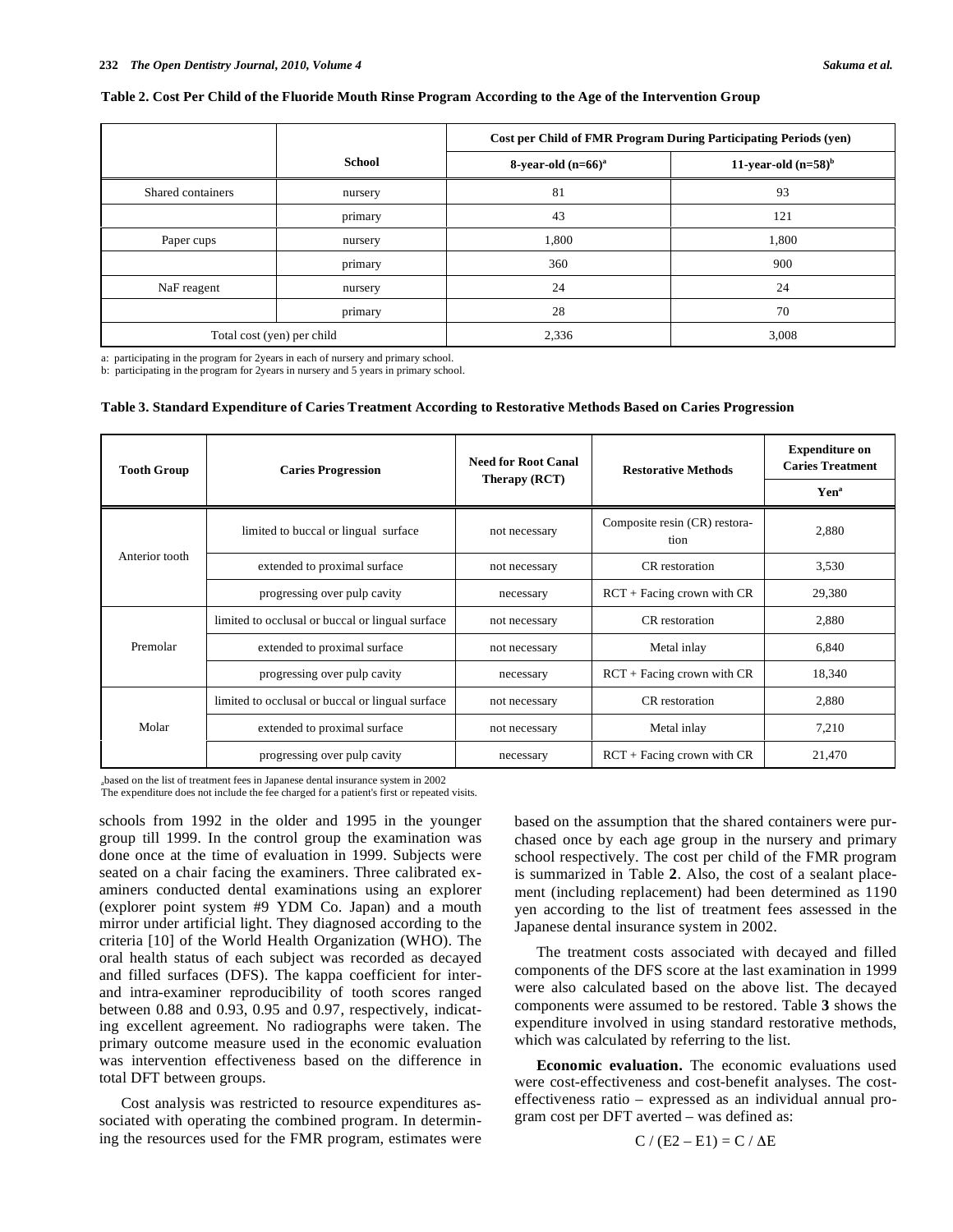| Age(y) |                                                           |      | <b>Intervention</b><br>Group |      | Control<br>Group | Difference $(\% )$<br><b>Between Groups</b> | <b>Significance of</b><br><b>Difference</b> |
|--------|-----------------------------------------------------------|------|------------------------------|------|------------------|---------------------------------------------|---------------------------------------------|
|        | No. of children                                           | 66   |                              | 43   |                  |                                             |                                             |
|        | No. of children with DF teeth (%)                         | 2    | (3.0)                        | 23   | (53.5)           |                                             | *** $^a$                                    |
| 8      | Mean DFT $(\pm SD)$                                       | 0.05 | (0.27)                       | 1.49 | (1.74)           | 96.9                                        | ***                                         |
|        | Mean number of teeth with sticky fissure $(\pm SD)$       | 0.09 | (0.34)                       | 0.28 | (0.55)           | 67.4                                        | $*$                                         |
|        | Mean number of teeth with sealant placement<br>$(\pm SD)$ | 0.26 | (0.71)                       | 0.42 | (1.03)           | 38.4                                        |                                             |
|        | No. of children                                           | 58   |                              | 54   |                  |                                             |                                             |
|        | No. of children with DF teeth (%)                         | 11   | (19.0)                       | 46   | (85.2)           |                                             | *** <sup>a</sup>                            |
| 11     | Mean DFT $(\pm SD)$                                       | 0.31 | (0.78)                       | 3.48 | (2.81)           | 91.1                                        | ***                                         |
|        | Mean number of teeth with sticky fissure $(\pm SD)$       | 0.09 | (0.34)                       | 0.26 | (0.83)           | 66.8                                        |                                             |
|        | Mean number of teeth with sealant placement<br>$(\pm SD)$ | -1   | (1.01)                       | 0.24 | (0.73)           | $-314.9$                                    | ***                                         |

**Table 4. Comparison of Mean Number of Teeth with Decayed, Filled, Sticky Fissre and Sealant Placement between Intervention and Control Groups in 1999**

Significance :\*\*\*; p<0.001,\*\*; p<0.01,\*; p<0.05

a:  $\chi$ 2 test, The others were analyzed using Welch's test.

where

C: total cost associated with the combined program in the intervention group/child /year

E1: mean DFT in the intervention group

E2: mean DFT in the control group.

The cost-benefit ratio – the ratio of the difference in dental treatment costs between groups and program costs of the intervention group – was defined as:

$$
(TC2 - TC1) / PC = \Delta TC / PC
$$

where

TC1: total cost associated with dental treatment in the intervention group/child

TC2: total cost associated with dental treatment in the control group/child

PC: total cost associated with the combined program in the intervention group/child.

All data were analyzed using STATA (version 9.0; Stata Corp.; Collage Station, Tx, USA).

## **RESULTS**

There were no significant differences in all items between the two groups in 11-year-olds based on the questionnaire about their dental health behavior. In the 8-year-olds, the control group had significantly better behavior in frequency of tooth brushing and drinking sweet beverages than the intervention group. The rate of children brushing their teeth twice a day was 41.3% in intervention group and 76.2% in control group (p=0.001) and the percentage of children drinking few sweet beverages was 26.3% and 52.5% (p=0.025) respectively.

Table **4** summarizes the caries conditions of both groups by school grade. The mean DFT and caries prevalence rate was significantly higher in the control group than the intervention group for both school grades. The mean number of teeth with sticky fissures was also significantly higher in the control group for 8-year-old children. The mean number of teeth with sealant placement was significantly higher in the intervention group for 11-year-old children. Table **5** presents a comparison of the number of teeth receiving/requiring treatment in both groups. The number of decayed and filled teeth was also classified based on whether the proximal surface receiving/requiring treatment. There was no tooth that received/required root-canal therapy in both groups. The number of filled teeth was remarkably higher in the control group.

Table **6** summarizes the cost-effectiveness ratio by school grade. The annual cost per child was estimated to be 493 yen per DFT avoided in the 8-year-old and 202 yen in the 11 year-old. The cost-benefit ratio shown in Table **7** was estimated to be 1.84 in the 8-year-old and 2.42 in the 11-yearold. Both ratios were higher in the elder group.

#### **DISCUSSION**

The intervention group consisted of only one public primary school in the municipality, which has implemented a school dental health program as a municipal policy. The number of children was smaller than 80 in each school grade. Although the number of children is rather small for an epidemiological study, we could not find another school where such a dental program was practiced.

The subjects analyzed were eight-year-old and elevenyear-old children. These ages were selected for the following reasons. In the majority of 8-year-old children, the four first molars would have erupted. Those teeth would be kept under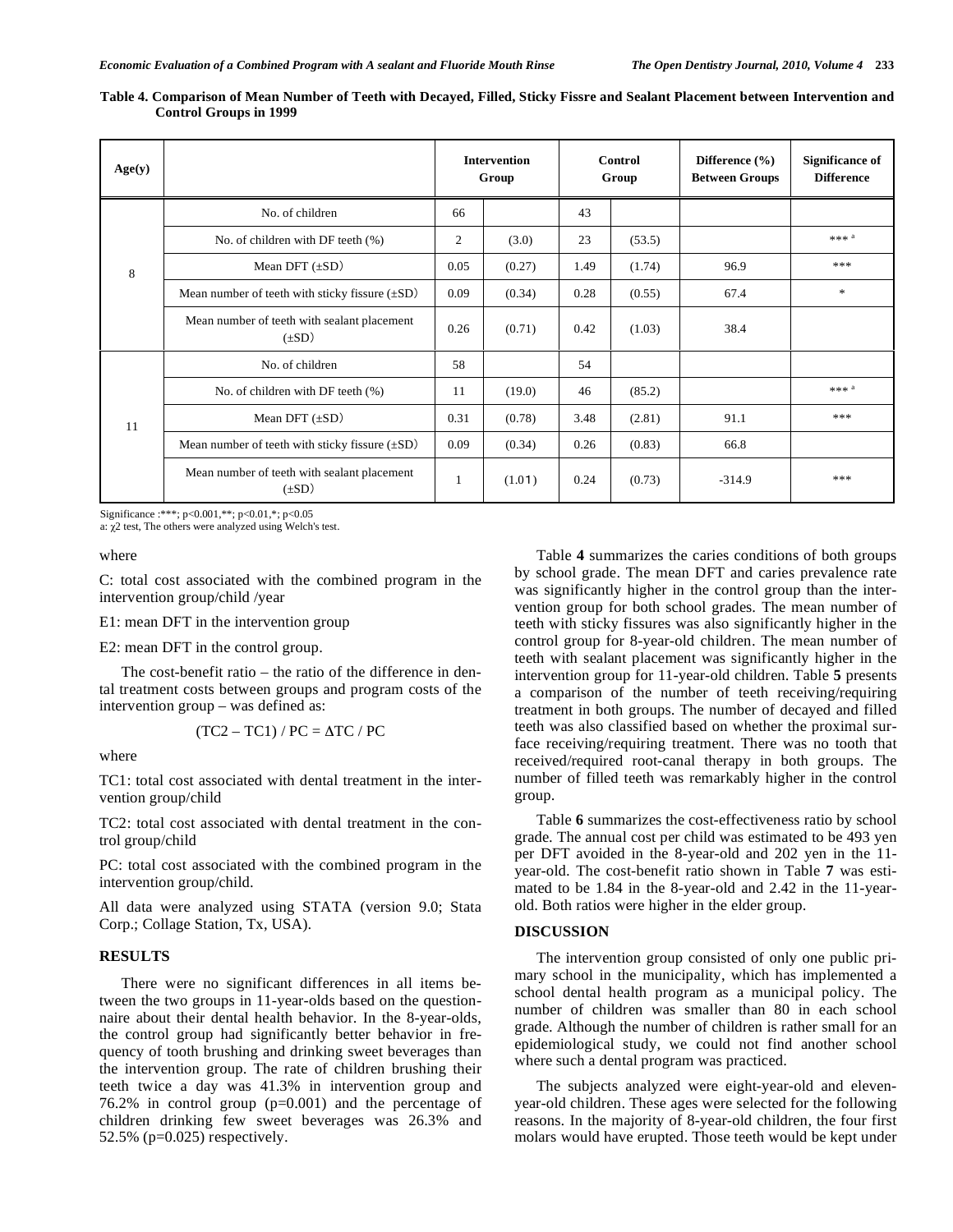|         | <b>Condition of Tooth Surface</b>            |                                 | <b>Intervention Group</b> |                        |                  | <b>Control Group</b> |                        |                |
|---------|----------------------------------------------|---------------------------------|---------------------------|------------------------|------------------|----------------------|------------------------|----------------|
| Age(y)  |                                              |                                 | <b>Anterior</b>           | <b>Posterior Teeth</b> |                  | <b>Anterior</b>      | <b>Posterior Teeth</b> |                |
|         |                                              | <b>Teeth</b>                    | Premolar                  | <b>Molar</b>           | <b>Teeth</b>     | Premolar             | <b>Molar</b>           |                |
|         | sealant placement (including<br>replacement) |                                 |                           |                        | 21(5)            |                      |                        | 18             |
|         | sticky fissure                               |                                 |                           |                        | $\overline{7}$   |                      |                        | 12             |
|         | decayed                                      | limited to occlusal<br>surface  |                           |                        |                  |                      |                        | $\overline{c}$ |
| $\,8\,$ |                                              | extended to proximal<br>surface |                           |                        |                  |                      |                        |                |
|         | filled                                       | limited to occlusal<br>surface  |                           |                        | 3                |                      | $\mathbf{1}$           | 57             |
|         |                                              | extended to proximal<br>surface |                           |                        | $\boldsymbol{0}$ | $\overline{c}$       |                        | $\overline{c}$ |
|         | sealant placement (including<br>replacement) |                                 |                           |                        | 67(9)            |                      | 3                      | 11             |
|         | sticky fissure                               |                                 |                           |                        | 5                | $\mathbf{1}$         | $\overline{2}$         | 6              |
|         | decayed                                      | limited to occlusal<br>surface  |                           |                        |                  |                      |                        | 5              |
| 11      |                                              | extended to proximal<br>surface |                           |                        |                  | 3                    |                        | $\mathbf{1}$   |
|         | filled                                       | limited to occlusal<br>surface  |                           |                        | 12               | $\mathbf{1}$         | 12                     | 130            |
|         |                                              | extended to proximal<br>surface |                           | $\mathbf{1}$           | 3                | 15                   | $\overline{4}$         | 13             |

**Table 5. Comparison of the Number of Teeth According to Tooth Surface Condition by Tooth Type and Age between Intervention and Control Groups**

Sticky fissure was assumed to receive sealant placement in the intervention group. Therefore the cost was included in program cost of targeted sealant (expressed in boldfaced figure).

| Table 6. Cost-Effectiveness Analysis in the Intervention Group Compared to the Control Group |
|----------------------------------------------------------------------------------------------|
|----------------------------------------------------------------------------------------------|

|                                         |            | Children 8 Years Old <sup>a</sup> |                   | Children 11 Years Old b |                |  |
|-----------------------------------------|------------|-----------------------------------|-------------------|-------------------------|----------------|--|
|                                         |            | <b>Intervention</b>               | <b>Control</b>    | <b>Intervention</b>     | <b>Control</b> |  |
| Mean DFT                                |            | 0.05                              | 1.49              | 0.31                    | 3.48           |  |
| DFT avoided / child                     |            | 1.44                              |                   | 3.17                    |                |  |
|                                         | <b>FMR</b> | 2,336                             | $\left( -\right)$ | 3,008                   | $(-)$          |  |
| Program cost (yen) / child              | TS         | 505                               | $\left( -\right)$ | 1,477                   | $(-)$          |  |
|                                         | Total      | 2,841                             | $(-)$             | 4,485                   | $(-)$          |  |
| Cost effectiveness / child / year (yen) |            | 493                               |                   | 202                     |                |  |

<sup>a</sup>: period of participation in the FMR program : 4 years, in TS program : 2 years b: period of participation in the FMR program : 7 years, in TS program : 5 years

observation to decide whether or not to apply sealants. In 11 year-old the first molars would probably have matured and acquired caries resistance. The dental health status in the first molars was known in the 11-year-olds. Therefore most of those teeth would not need to have new sealant placements.

It was suggested that three categories of program costs must be taken into account [11]: first, dental health resources, which consist of the costs of organizing and operating the program; second, patient- and family-related costs, which include the value of all resources the patient and the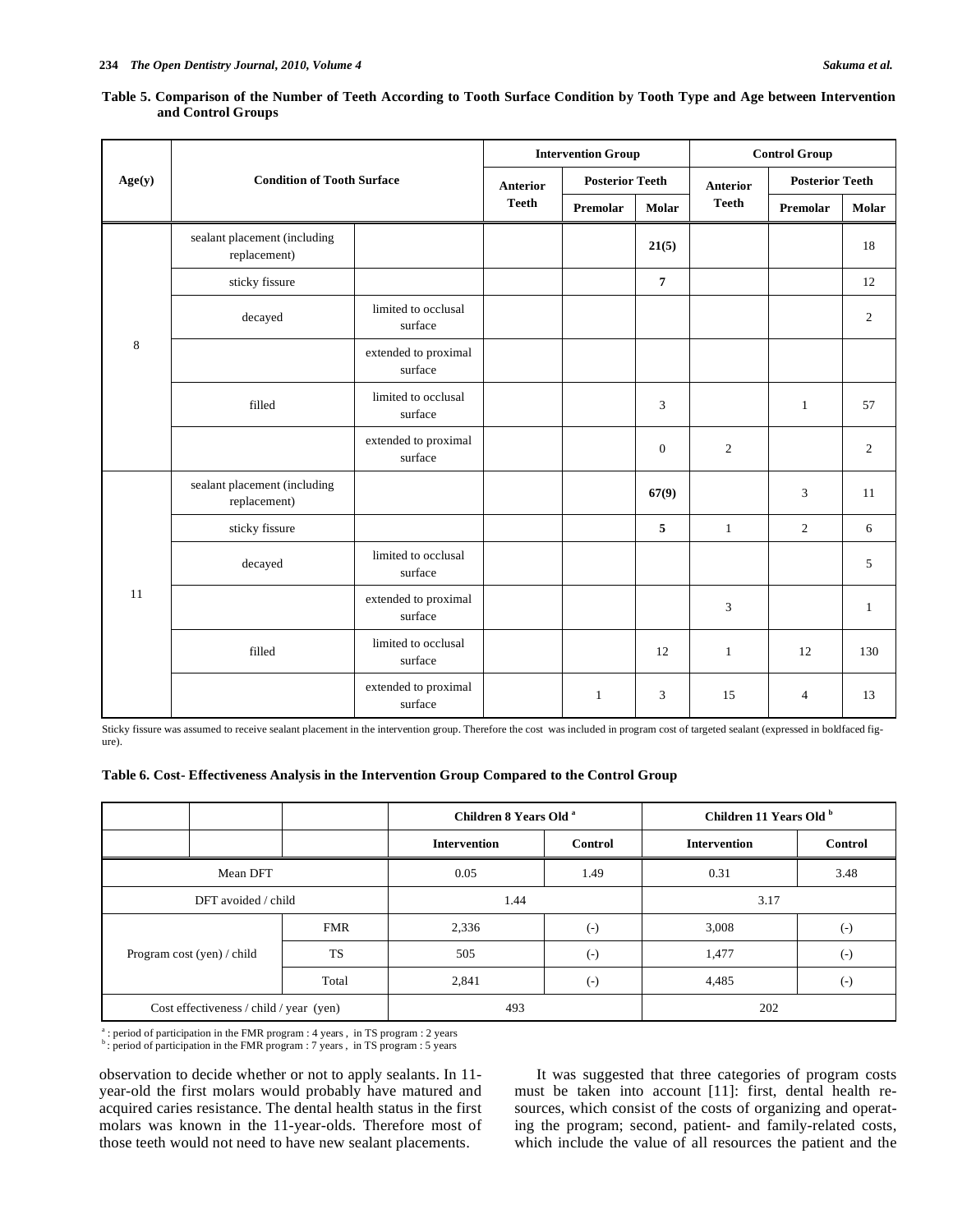|                                            | Children 8 years old |         | Children 11 years old |         |  |
|--------------------------------------------|----------------------|---------|-----------------------|---------|--|
|                                            | <b>Intervention</b>  | Control | <b>Intervention</b>   | Control |  |
| Program cost (yen) / child                 | 2.841                | (-)     | 4.485                 | ( – )   |  |
| Treatment cost (yen) / child               | 131                  | 5,348   | 1.087                 | 11,953  |  |
| Difference of treatment cost (yen) / child | 5.217                |         | 10.866                |         |  |
| Cost - Benefit ratio                       | l:1.84               |         | 1:2.42                |         |  |

**Table 7. Cost-Benefit Ratio in the Intervention Group Compared to the Control Group**

patient's family contribute to the process; the third category reflects costs borne by sectors other than the health care sector and target group. This study focused on measuring direct costs, the cost of containers and materials used in the FMR program and sealant placement fee in the TS program. The above-mentioned secondary costs were not included in the analysis because both groups lived in similar economic and health environments. The third cost type is irrelevant to this study.

Morgan *et al.* [12] estimated the cost of operating the FMR program, including the salaries of community health workers, who supervise the FMR, and the cost of the teacher's time; however, we did not assess either of these costs. Every primary school is staffed by one school nurse in Japan who arranges various kinds of preventive programs and supervises such activities in cooperation with school teachers under the direction of the school dentist. A school dentist, who is usually a privately practicing dentist, is commissioned by the Board of Education in local government. The direction of the health program is one of his tasks. Therefore, the cost related to manpower in FMR program did not need to be assessed.

The treatment fee given for a sealant application, 1190 yen, was used to calculate the TS program cost. The treatment fee in the social insurance system was based on the extent of carious lesions (e.g. whether the lesion included a proximal surface), the dental materials used in treatment, technical elements of treatment, presumptive treatment time, etc. So, the treatment fee embraces work force. Accordingly, the fee of sealant placement is the same, whether a dentist or dental hygienist performed the procedure. The fee of sealant application was also the same regardless of the kind of sealant material.

The cost of sealant replacement was included in the TS program cost. Sealant durability would therefore influence the economic viability of sealants. The rate of resealing was 31% (5/16) in 8-year-old and 16% (9/58) in 11-year-old. As our previous study [13] indicated that the majority of sealants failed within three years, sealants that survived over 3 years are not likely to need replacement. The influence of resealing on the program cost thereafter would not increase so much, even if the study period was prolonged.

In the assessment of dental treatment costs, our study assumed that the decayed component of the DFT would be restored. Also, our study assumed that the filled component would be restored using a standard method (Table **3**); therefore, it is possible that the treatment costs could be lower than actual costs.Regarding calibration in caries diagnosis, all dentists in Niigata prefecture have diagnosed dental caries according to the handbook of school dental health issued jointly by the Niigata prefectural government and dental association. The criteria of WHO used in this study was also quoted in the handbook. However, the selection of treatment methods has been left at the discretion of the dentists. In the private clinics, dentists who are earnest about sealant application recommend this procedure to their patients. They would place sealant on all occlusal surfaces soon after tooth eruption. In the control group, the mean number of sealed teeth was lower in 11-year-olds than 8-year-olds. It was considered that some sealants could not be identified because of severe wear. Therefore, it is probable that the treatment cost in the control group was estimated to be lower than the actual cost. Also, the same sealant material was used in those private clinics.

Morgan *et al.* [12] reported that the assumption of the dental examination rate between groups was closely related to the results. All students received annual examinations in spring under the school health law in Japan and some schools have an extra examination in the autumn. Both groups in this study also received examinations performed by each school dentist and supportive dentists twice a year and they were recommended dental treatment if necessary. Therefore, the examination rate did not influence our results.

The longer the program continues the more economic and beneficial the program is expected to become [14]. We evaluated 8-year-old and 11-year-old children. The FMR program was performed for 4 years in the younger and 7 years in the older group. The TS program was performed for 2 years and 5 years after entering the primary school. The cost-effective ratio was higher in 11-year-old than 8-year-old as expected. Equally, the cost-benefit ratio was higher in the older than the younger group. A residual beneficial effect [15] after FMR programs finished was reported. Further, the longer-term potential savings due to reductions in secondary caries and/or maintaining restored tooth surfaces should be considered. The economical effects will be expected to increase with continuation of the program.

Ahovuo-Saloranta A. *et al*. [1] investigated the question of whether the benefit of sealant treatment varies according to the baseline risk of the children. The caries risk of permanent teeth at baseline, that is, at 4 years-old when starting FMR in the intervention group can be considered equal between groups in our study, because all children were supposed to have no carious permanent teeth at that age. In fact, in the case of the intervention group the number of carious teeth in all 6-year-old students at the age of entrance into primary school was 1 in 1997 in the younger group and 0 in 1994 in the older group. Moreover, in 11-year-olds their dental health behavior was not significantly different between groups. In the 8-year-old control group, they had better oral